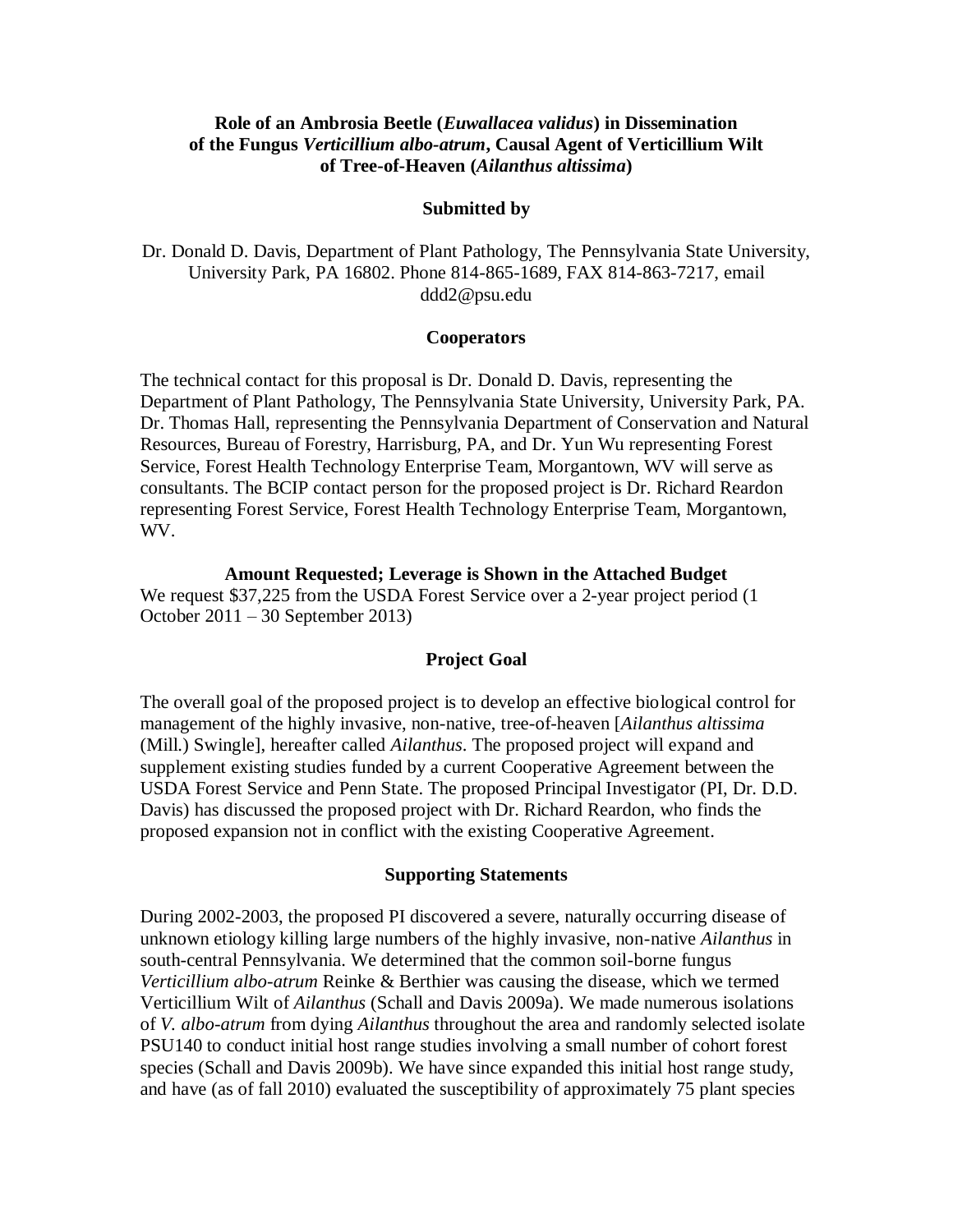to *V. albo-atrum* isolate PSU140, including TAG species recommended by the Technical Advisory Group (TAG).

Our initial studies indicate that the form of *V. albo-atrum* present within the forests of south-central Pennsylvania has become host-adapted to *Ailanthus*. From a pathological standpoint, but not in terms of rigid taxonomy, a fungus that has become adapted to a specific host plant species is termed *forma specialis* (*i.e., Verticillium albo-atrum forma specialis ailanthi*). We now know the cause of *Ailanthus* wilt and the approximate host range of the pathogen. The next logical step in pursuing *V. albo-atrum* as a potential biocontrol agent for *Ailanthus* is to gain a more thorough understanding of the *Verticillium-Ailanthus* disease cycle. It is especially important to ascertain how the pathogen moves so rapidly (*i.e.,* the dissemination phase of the disease cycle) within the forest setting.

# **Project Justification**

**Background.** *Ailanthus altissima* was first introduced into the U.S. from China (*via* Europe) in 1784, as an ornamental for an arboretum in Philadelphia. Chinese immigrants on the West Coast, who had come to the U.S. to work in the gold fields and build the transcontinental railroad, made further introductions in the mid-1850s. *Ailanthus* has since spread across most of the U.S. within urban, agricultural, and forested areas (Dirr 1998, Miller 1990) and has become one of the most invasive plants in our country. Successful biocontrol of the non-native, highly invasive *Ailanthus* would have national implications.

The invasive *Ailanthus* is an early-successional pioneer tree species, intolerant of shade, and relatively short-lived. However, the species is fast growing and can reach 27 m in height and 100 cm in diameter (Dirr 1998, Miller 1990). State records for the tallest and largest diameter *Ailanthus* trees in Pennsylvania are: height = 31.8 m (104.3 feet) and diameter  $= 144.3$  cm (56.8 inches); tree ages are unknown for these record trees (http://www.pabigtrees.com/trees/species/ailanthus\_tree\_of\_heaven.htm).

*Ailanthus* is a very prolific seeder, capable of producing more than 300,000 seeds/tree/year by age 12. Seeds can be dispersed immediately after ripening in early fall, or can persist on the tree through winter and be dispersed in the spring. Seeds require no stratification, but rather germinate immediately upon contact with soil. Following seed germination, resultant seedlings can reach 1-2 m in height within the first growing season (Dirr 1998, Wyman 1990).

The invasive *Ailanthus* has many negative features. The species produces several quassinoid chemicals, including ailanthone (Heisey 1996), that possess allelopathic properties (Lin *et al.* 1995). Ailanthone has strong herbicidal activity against 70 hardwood and coniferous tree species (Mergen 1959). These phytotoxic, allelopathic compounds give *Ailanthus* a competitive advantage over native plant species, which they supplant by killing them outright or by preventing their establishment. *Ailanthus* pollen is a known human allergen, and the leaves and stems cause contact dermatitis (Derrick and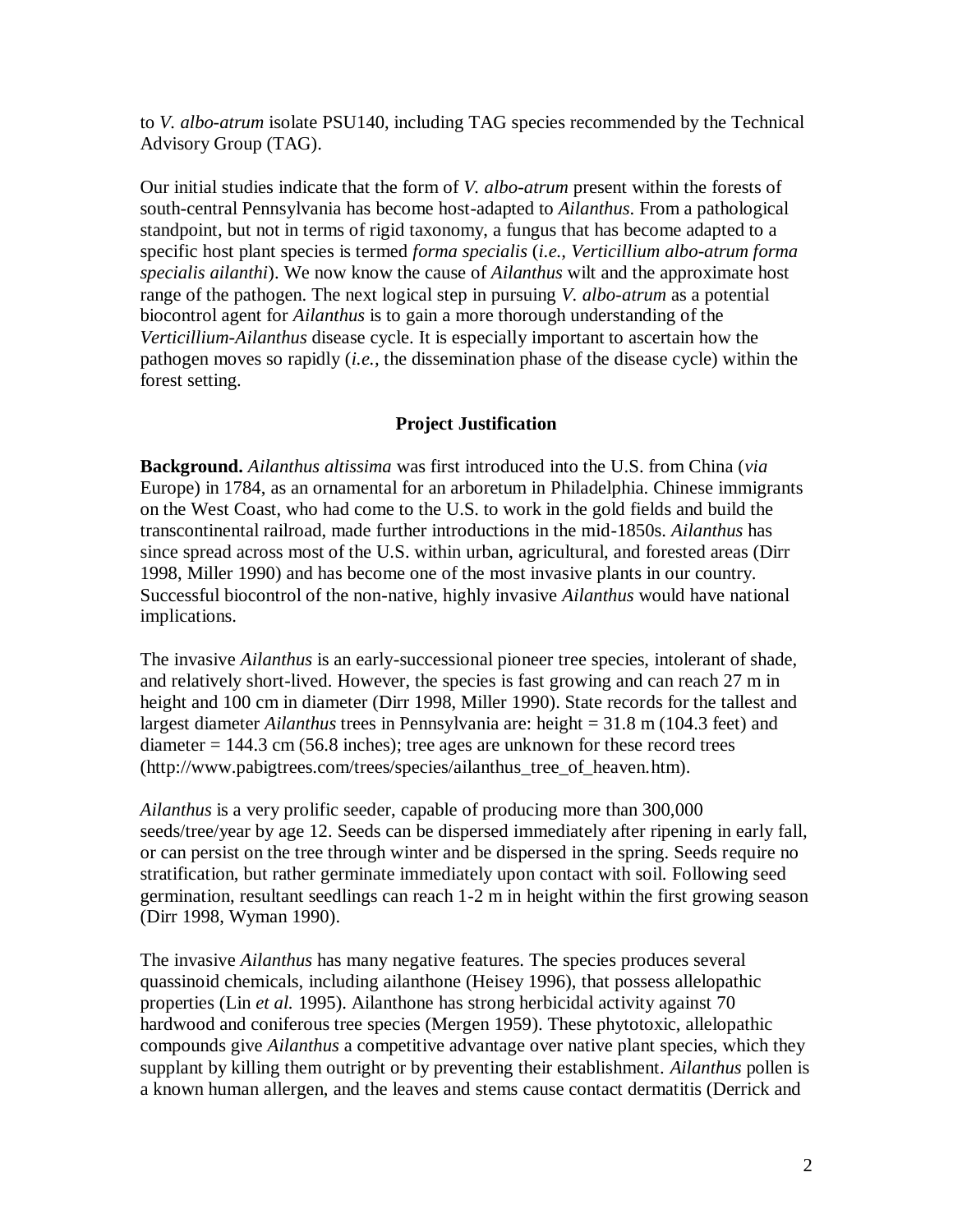Darley 1994). *Ailanthus* wood is light and weak, splitting and breaking in wind, snow, and ice storms. The brittle wood makes the species especially hazardous along highways and in public areas. Control of *Ailanthus* along major roadways is a major expense for many state highway departments, which currently use repeated applications of chemical herbicides in attempts to control the species. However, use of chemicals in public places is coming under increasingly rigid public scrutiny and restrictions (TNC 1995). *Ailanthus* also invades forests, especially at the edges and within canopy gaps, where herbicidal applications may not be practical.

There is an urgent need to develop biocontrol components within existing IPM programs (TeBeest *et al.* 1992) for invasive species such as *Ailanthus*. Farr *et al.* (1989) listed 44 fungi that attack *Ailanthus*, causing leafspots, twig and branch dieback, decay, cankers, and root rot, most of which are not lethal. Ding *et al.* (2006) assessed potential biocontrol agents of *Ailanthus*, including arthropods, 68 species of fungi, and one potyvirus, some of which showed promise as biocontrol agents. However, until our studies at Penn State, biocontrol research for *Ailanthus* had not progressed beyond the theoretical stage, due to a lack of a highly lethal pathogen.

**Previous Research at Penn State.** In the early 2000s, the proposed PI observed wilting *Ailanthus* within a single canopy gap in the Tuscarora State Forest in south-central Pennsylvania. Within 2 years, all *Ailanthus* in the canopy gap were dead. Pennsylvania DCNR Bureau of Forestry personnel, alerted to this fact, soon reported a large stand that contained thousands of dead and dying *Ailanthus* seedlings, root sprouts, saplings, and canopy trees. Intermingled oaks, maples, and other cohort species appeared to be unharmed. (We later established permanent study plots, confirming that intermingled non-*Ailanthus* trees (oaks, maples, etc.) were not exhibiting wilt symptoms).

Upon visiting the stand, we observed that the dying *Ailanthus* displayed wilting and vascular discoloration, symptoms implicating a fungal wilt pathogen such as *Fusarium* or *Verticillium* (Agrios 2005, Sinclair and Lyon 2005). However, a literature review conducted at the time revealed found no *Fusarium* or *Verticillium* species capable of quickly killing such large numbers of *Ailanthus* within a forest setting and on forest soils.

The cause (etiology) of the wilt disease of *Ailanthus* was determined by fulfilling Koch's Postulates (Agrios 2005). We isolated from diseased *Ailanthus* trees, cultured the suspected pathogen, re-inoculated the suspected pathogen into potted *Ailanthus* seedlings in the greenhouse and *Ailanthus* canopy trees in the field, produced classic symptoms, and re-isolated the pathogen (Schall and Davis 2009a). As previously stated, the pathogen proved to be the common, indigenous, soil-borne fungus *Verticillium albo-atrum*. Initial pathogen identification was based on culture morphology, later confirmed using PCR and DNA sequencing.

### **Related Current Research at Penn State**

**Host Range Studies and Ailanthus Inoculations.** As part of their dissertation research, funded by our current USDA Forest Service Cooperative Agreement, Dr. Davis and his PhD graduate students (Mark Schall and Matthew Kasson) have inoculated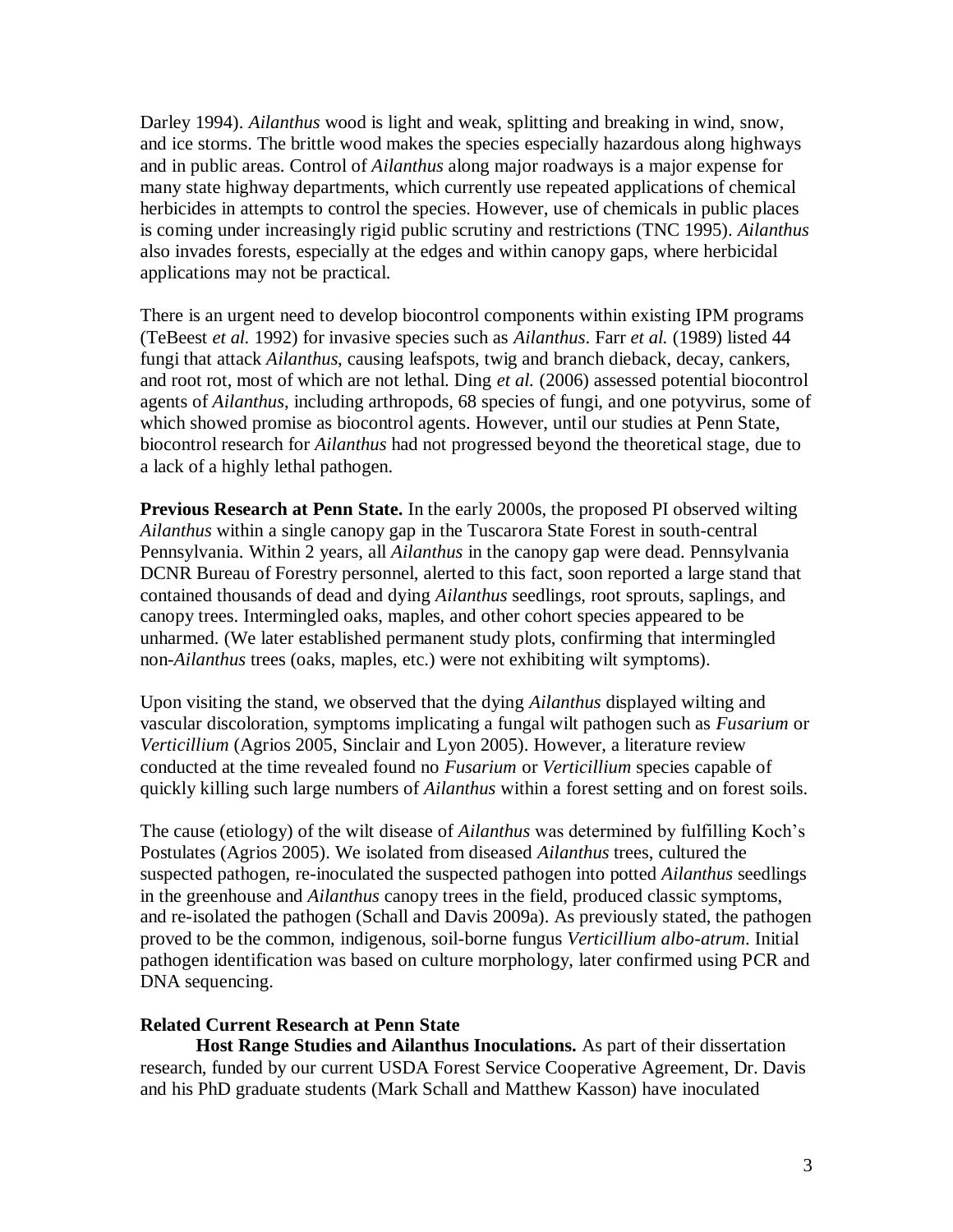canopy *Ailanthus* trees with *V. albo-atrum* isolate PSU140 within 15 sites within southcentral Pennsylvania. These inoculations have yielded a large dataset regarding the high level of pathogenicity of this form of *V. albo-atrum* against *Ailanthus*. The following data from 4 of the 15 inoculation sites illustrate this high level of pathogenicity, as well as the rapidity at which the epidemic progresses.

1. Blue Mountain: we inoculated 20 *Ailanthus* trees in late April 2006. As of November 2009, there were 2,663 *Ailanthus* trees that were dead and dying at the site. The disease has spread rapidly outward from the original point of inoculation. Intermingled oaks, maples, and other cohort species appear unharmed.

2. Canoe Creek State Park: we inoculated 20 *Ailanthus* trees in June 2009 within the state park, as a demonstration site in an area suffering from *Ailanthus* invasions. As of July 2010, there were 503 *Ailanthus* trees that were dead and dying at the site as a result of natural spread from the point of inoculation. Intermingled oaks, maples, and other cohort species appear unharmed.

3. Buchanan State Forest: we inoculated 10 *Ailanthus* trees in May 2008. As of August 2010, there were 941 *Ailanthus* trees that were dead and dying at the site as a result of natural spread from point of inoculation. Intermingled oaks, maples, and other cohort species appear unharmed.

4. PA State Game Lands No. 211: we inoculated 10 *Ailanthus* trees in May 2008. As of August 2010, there were 701 *Ailanthus* trees that were dead and dying at the site as a result of natural spread from point of inoculation. Intermingled oaks, maples, and other cohort species appear unharmed.

All sites were within mixed hardwood stands that contained a substantial component of canopy *Ailanthus* trees. *Verticillium albo-atrum* appears to spread and incite wilt until all *Ailanthus* are killed within a site (site size not yet determined). Again, intermingled oaks, maples, and other non-*Ailanthus* cohort species appear unharmed, even within the most severely infested areas. We are cautiously optimistic about this last result, and are still investigating the host range.

Nevertheless, our results to date indicate that the form (*forma specialis*) of *V. albo-atrum* causing Verticillium wilt of *Ailanthus* on south-central Pennsylvania is likely hostadapted. However, it is unknown why this form of the common, soil-borne, *V. alboatrum* has begun to attack *Ailanthus* in recent years, a condition that had not occurred previously to the best of our knowledge. Possibly some change occurred in one of the triads of the classic disease triangle: host, pathogen, and environment (Agrios 2005). First, with regard to host, perhaps the *A. altissima* plants (hosts) in south-central Pennsylvania are genetically different (*i.e.,* more susceptible) compared to *A. altissima* from other parts of the U.S. Secondly, it is possible that this form of *V. albo-atrum* (pathogen) has mutated in recent years to become host-adapted to *Ailanthus*, or an adapted form was introduced. Thirdly, some factor of the environment (*i.e.,* climate change, introduction of an exotic insect vector, etc.) may have occurred that is more conducive to Verticillium wilt development. Regardless, we now estimate that at least 10,000 *Ailanthus* trees have died from *Verticillium* wilt in south-central Pennsylvania. In addition, two outbreaks of Verticillium wilt of *Ailanthus* were recently discovered in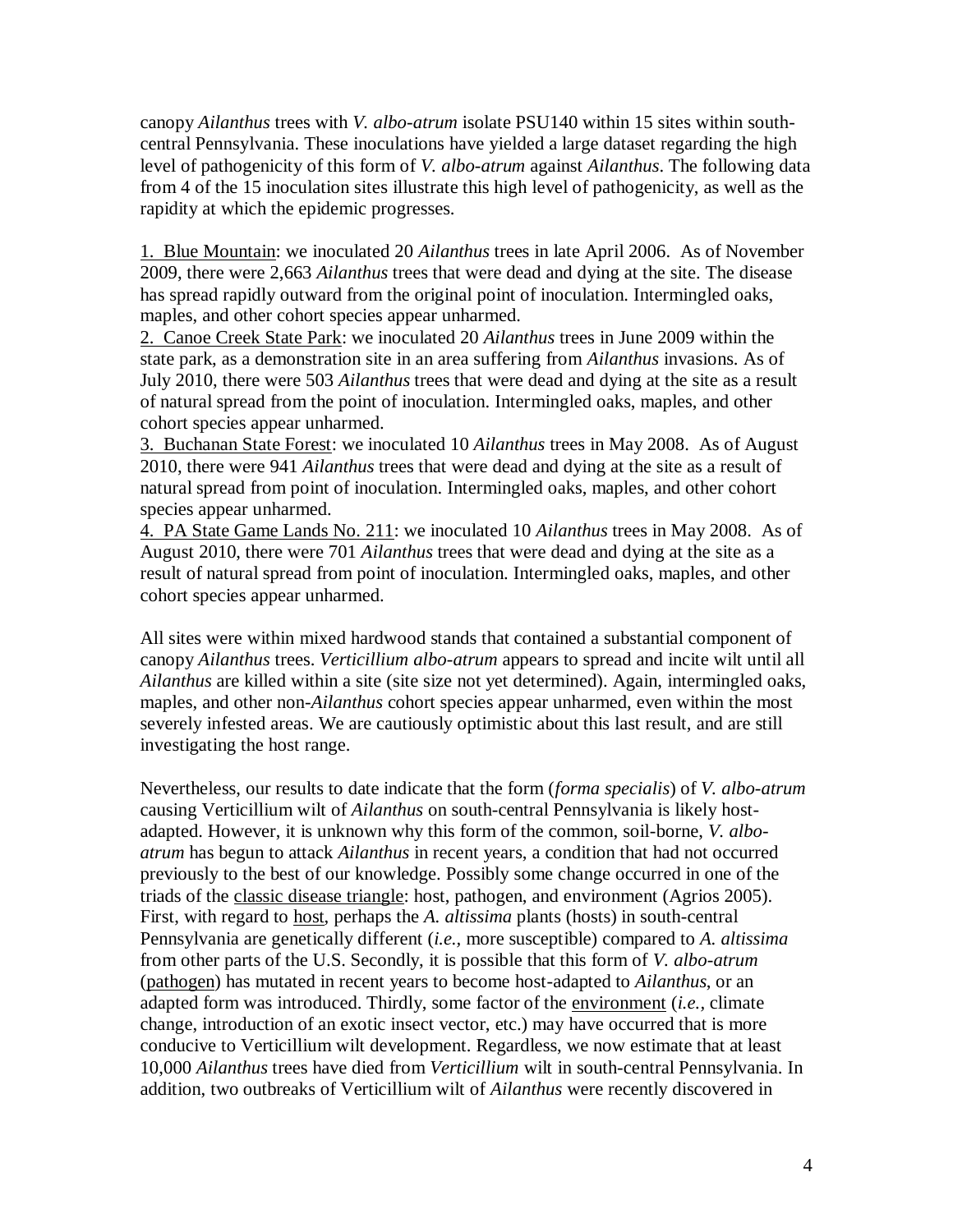Virginia by Dr. Scott Salom's group at Virginia Tech, and we found one new outbreak in west-central Pennsylvania near the Ohio border. Dr. Salom's group isolated *V. alboatrum* from the dead and dying *Ailanthus* trees in Virginia. We visited both the Virginia and west-central Pennsylvania sites, sampled symptomatic *Ailanthus* trees, and also recovered *V. albo-atrum* from dead and dying trees. However, it is unknown if these are the same form of *V. albo-atrum* (see next paragraph)*.*

**Genetic Studies with** *Verticillium albo-atrum***.** Under our current USDA Forest Service Cooperative Agreement, we are also sequencing the complete genome of PSU140 to compare its DNA sequence with a *V. albo-atrum* isolate from alfalfa in Pennsylvania. The alfalfa isolate is the only *V. albo-atrum* isolate whose genome has been completely sequenced (see

[http://www.broadinstitute.org/annotation/genome/verticillium\\_dahliae/GenomeDescriptio](http://www.broadinstitute.org/annotation/genome/verticillium_dahliae/GenomeDescriptions.html#VA_VaMs.102) [ns.html#VA\\_VaMs.102\)](http://www.broadinstitute.org/annotation/genome/verticillium_dahliae/GenomeDescriptions.html#VA_VaMs.102) and represents a Vegetative Compatibility (VC) group of *V. albo-atrum* that is different from the VC group of isolate PSU140. (There are only two VC groups of *V. albo-atrum*, but this area is greatly under-researched, and there may be many more groups). As stated in the above link, "The genomic variation identified through such comparative analysis will help elucidate the molecular mechanisms that underly pathogenicity, differentiation, and host-adapted virulence." Such bioinformatic comparisons of the complete, known genome from the alfalfa isolate *vs.* PSU140, may shed light on the origin of isolate PSU140 and reasons for its host adaptation to *Ailanthus*. We also plan to compare four selected genes from different isolates of *V. albo-atrum* cultured from *Ailanthus,* to determine if all isolates are of the same genetic structure (as can be determined from four genes). These genetic studies will allow us to explore phylogenetic relationships among different isolates of *V. albo-atrum*, including isolates from the new *Ailanthus* wilt outbreak in extreme west-central Pennsylvania, the outbreak in Virginia, and from numerous cultures isolated from *Ailanthus* in Pennsylvania.

## **Proposed FY 2011 Cooperative Agreement Studies**

We now know the etiology and approximate host range of Verticillium wilt, but the method of *V. albo-atrum* spread (dissemination) in the forest is unknown. Although root grafts and root sprouts are likely involved in slow, short-distance, tree-to-adjacent tree spread, the method(s) by which the pathogen moves so rapidly (dissemination) within the forest setting needs to be determined, if *V. albo-atrum* is to become a valid biocontrol agent for *Ailanthus*.

The speed at which the epidemic has progressed (and is still progressing) implicates a very efficient means of pathogen dissemination. In this regard, we have consistently observed large numbers of ambrosia beetles attacking *Ailanthus* trees that were dead or dying from Verticillium wilt throughout our study area. Other insects, such as bark beetles or the *Ailanthus* webworm, have not been routinely associated with the disease. We hypothesize that ambrosia beetles serve as agents of dissemination (vectors) of *V. albo-atrum*. In this Proposed Cooperative Agreement, we propose to study the relationship between ambrosia beetles and *V. albo-atrum* within the *Verticillium-Ailanthus* pathosystem?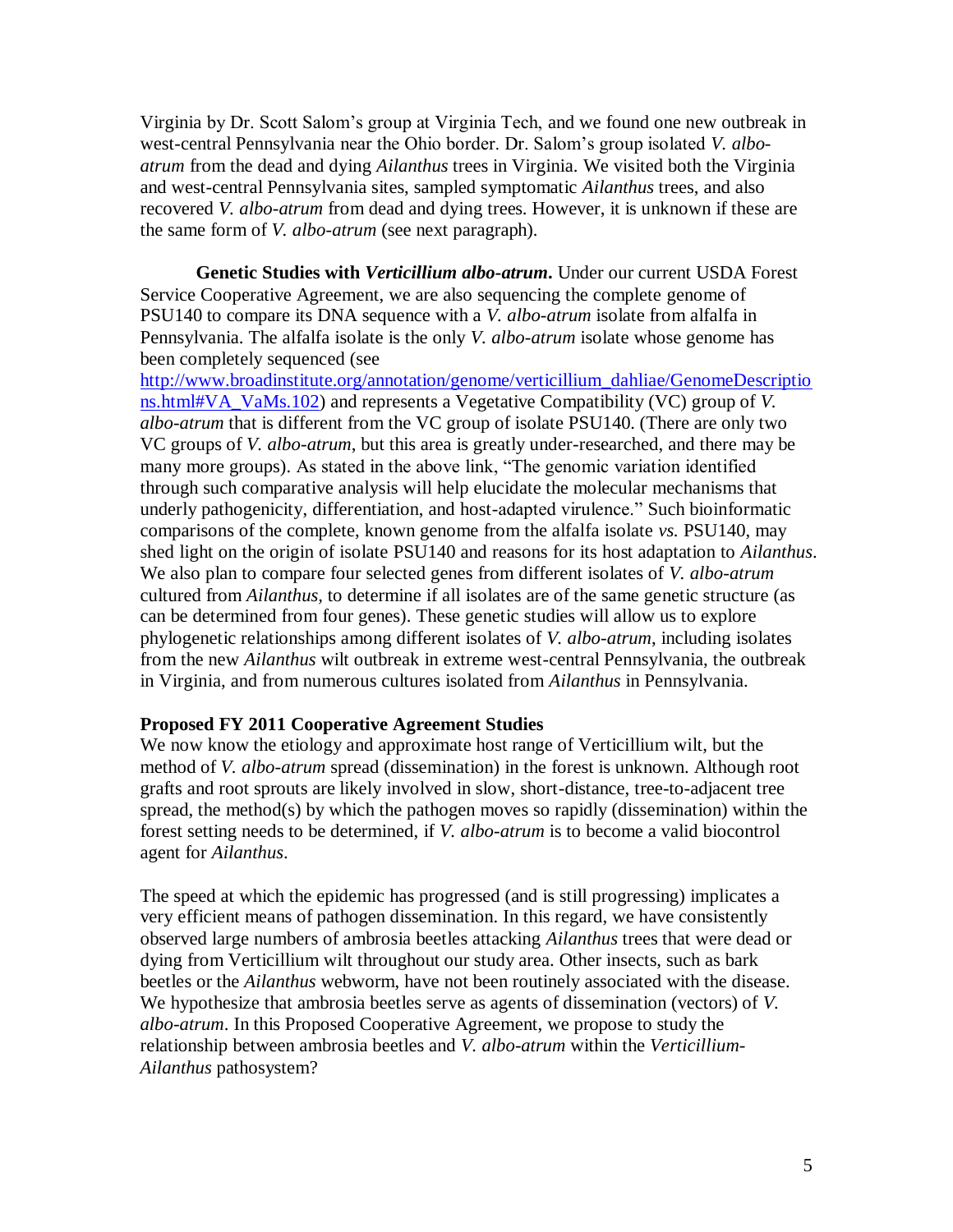To collect preliminary data, we have begun trapping beetles at selected *Ailanthus* wilt research sites under our current USDA Forest Service Cooperative Agreement. Our trapping results to date indicate that *Euwallacea validus* (identified by Dr. Robert Rabaglia, USDA Forest Service, Washington, DC) is the most common ambrosia beetle associated with symptomatic *Ailanthus*. *Euwallacea validus* was introduced into the United States from China several decades ago, but has only recently reached southcentral Pennsylvania, coincidentally at approximately the same time that Verticillium wilt of *Ailanthus* was first discovered in the area. We propose to examine possible relationships between *E. validus* and *V. albo-atrum* infections of *Ailanthus*, and to determine if infested beetles can successfully inoculate healthy or stressed *Ailanthus* trees, inducing Verticillium wilt.

It is also important to identify the fungal symbiont that *E. validus* carries within its mycangea. If the symbiont proves to be a *Verticillium* sp., or if the beetle mycangea contain another species plus *Verticillium* sp., this could have significant implications in the *Ailanthus-Verticillium* pathosystem.

# **Objectives**

The proposed objectives of this proposed 2-year Cooperative Agreement are to determine 1) if *E. validus* can disseminate *V. albo-atrum* and induce infection in *Ailanthus* trees; and 2) identify the species of fungal symbiont that *E. validus* is carrying within its mycangea. Proposed funding will complement our existing *Ailanthus* biocontrol project that is funded under our current USDA Forest Service Cooperative Agreement. Funding will be used primarily to fund Mr. Kasson's (PhD candidate) dissertation research.

### **Research Approach**

## **Objective 1): Dissemination of** *V. albo-atrum* **by** *E. validus*

To meet this objective, a mixed hardwood stand containing at least 130 *Ailanthus* trees will be located in Pennsylvania outside of areas known to contain Verticillium wilt of *Ailanthus*. During April 2011, 10 *Ailanthus* trees will be numbered and inoculated with *Verticillium albo-atrum* isolate PSU140 in the approximate geographic center of the stand. Permanent plots will be established in two directions along a SW (upwind from point of inoculation) to NE (downwind from point of inoculation) transect at 10, 100, and 1000 m from the inoculation point in each direction, resulting in a 2-km gradient with the inoculation point in the center. Within each plot along the gradient, 10 *Ailanthus* trees will be wounded (total n=60) and 10 *Ailanthus* trees will remain non-wounded (total n=60) as control trees. Trees will be numbered using paint. This experimental design will result in a total of 10 inoculated *Ailanthus* trees and 120 evaluation trees. If additional suitable sites and *Ailanthus* trees are located, the study will be replicated.

Based on our previous observations, ambrosia beetles (mainly *Euwallaceae validus*) will be quickly attracted to the dead and dying inoculated *Ailanthus* trees in the center of the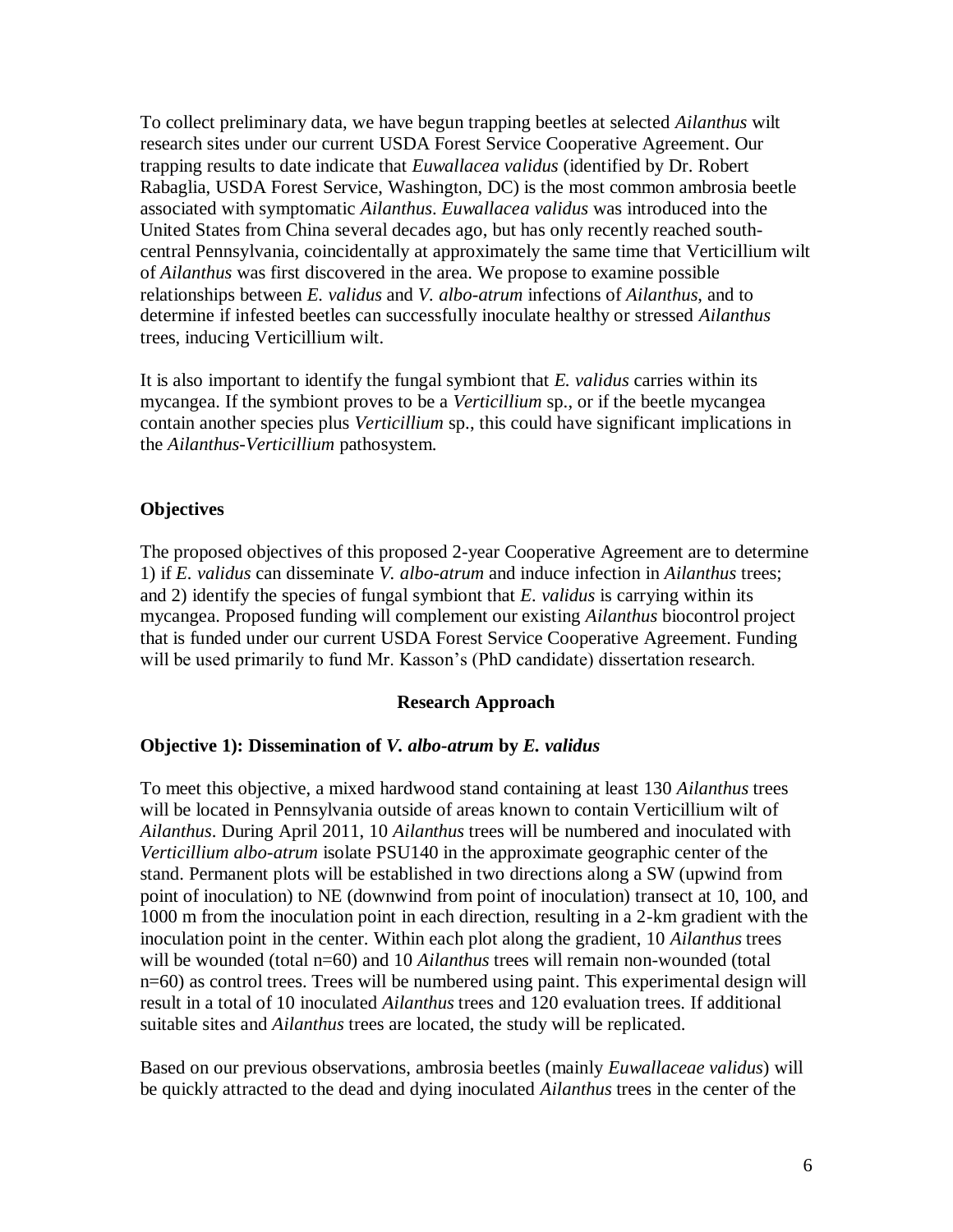transect. We hypothesize that *E. validus* will pick up *V. albo-atrum* PSU140 from the inoculated trees, fly to the wounded *Ailanthus* trees, and inoculate them with *V. alboatrum* PSU140 when making galleries. Wounded trees within plots located upwind from the inoculation center will produce stress compounds (*i.e.,* ethanol) that will travel downwind to the inoculation center, possibly attracting the beetles, which will have to then fly upwind to reach the wounded trees. The converse is true from plots located downwind from the inoculation center. Our data will reveal such spatiotemporal trends, if the Verticillium wilt epidemic is introduced to *Ailanthus*.

Beginning 2 weeks after inoculation, and at biweekly intervals, all inoculated *Ailanthus* trees and all *Ailanthus* trees at each of the 6 permanent plots will be evaluated. During each plot visit, numbers of *E. validus* present will be counted on the outside bark of *Ailanthus* trees. Our previous research shows that this usually occurs twice a year, in May and July. We can make putative beetle identifications, based on 2 years of beetle trapping. Beetle subsamples from stems and galleries (a small number of infested stems will be sacrificed and beetles removed from galleries) will be mailed to Dr. Robert Rabaglia, USDA Forest Service, for species verification. Beetle subsamples will be cultured onto plum-extract agar amended with antibiotics (Schall and Davis 2007a,b) to detect presence of *V. albo-atrum*.

Each plot tree will be examined for 2 mm-dia gallery holes, which we have associated with *E. validus*. Number of holes will be counted and expressed as number holes/ $m^2$  of stem. Macerated wood tubes extruding from the holes will be collected, returned to the laboratory, and cultured onto plum-extract agar amended with antibiotics for *V. alboatrum.*

Data summarization and statistical analyses is not part of this proposal.

# **Objective 2): Identification of fungi in mycangea of** *E. validus*

This research is part of Mr. Kasson's PhD dissertation. Initial work by Mark Schall and Matthew Kasson revealed the following fungi associated with the ambrosia beetle *E. validus*: *Fusarium, Graphium, Penicillium, Sporothrix, Verticillium,* and unknown yeasts. If *Verticillium* proves to be the *E. validus* fungal symbiont, in a manner similar to the bay laurel wilt disease complex where the fungal symbiont also causes wilt in the host tree (Fraedrich *et al.* 2008), this would have important consequences in the Verticillium wilt of *Ailanthus* disease cycle. We propose to determine the fungal species carried by *E. validus* as mycangial symbiont(s). Our working hypothesis is that the symbiont fungus is not *V. albo-atrum.*

The proposed research will be conducted using only female *E. validus*, since the males are very scarce on infested *Ailanthus* trees. Thirty adult females will be collected in July from infested bolts of *Ailanthus* within three geographically separated *Ailanthus* stands (10 beetles/stand). Live beetles will be surface sterilized and individually transferred to PCR tubes containing 100% ethanol for 1-2 minutes. Beetles will be aseptically disarticulated into head, thorax, and abdomen sections to relate presence of fungal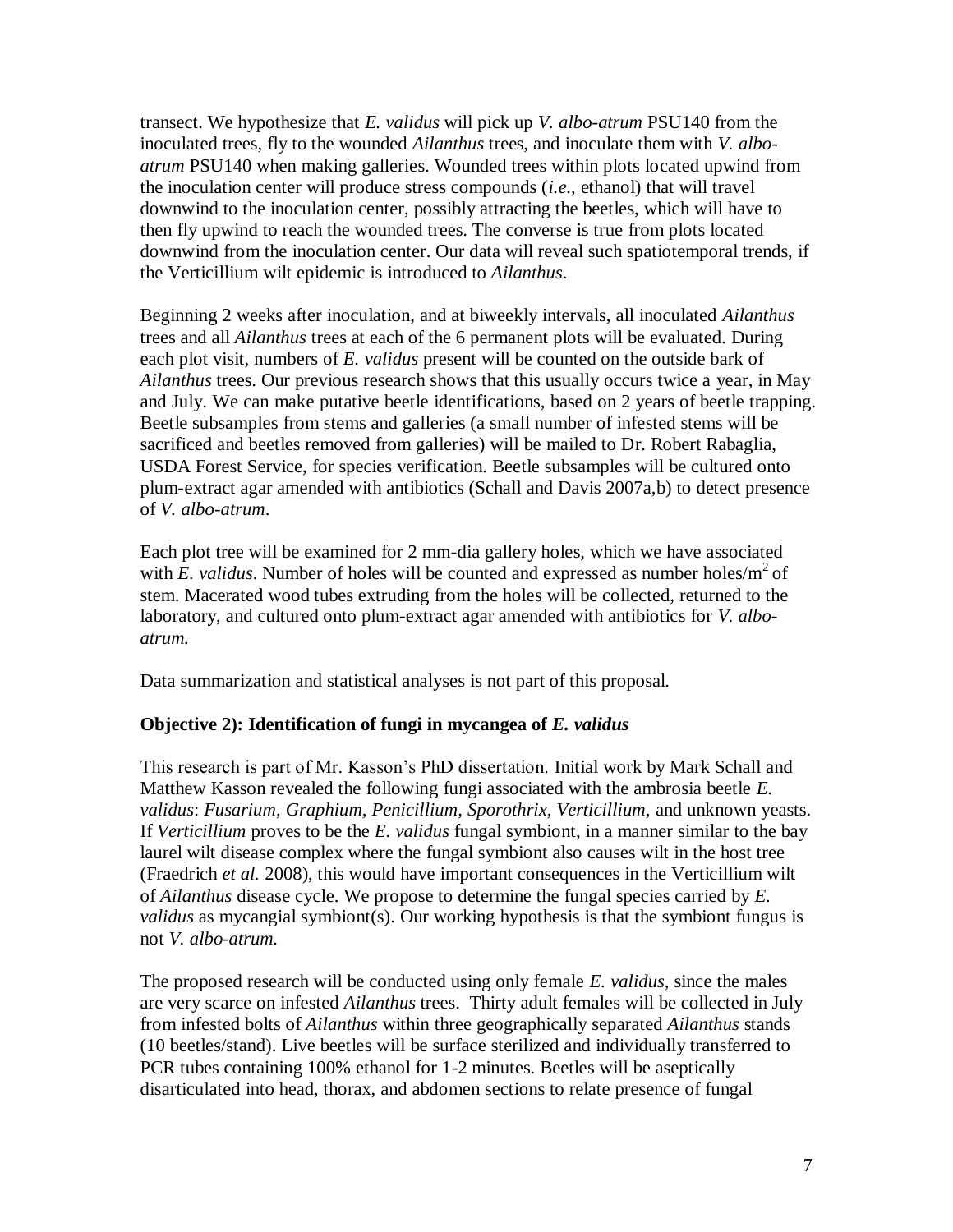propagules to respective body parts (Fraedrich et al. 2008). Since *E. validus* has mandibular mycangea (Goto 1998), we expect the fungal symbiont to be associated with the head region.

After separation, body parts will be placed individually into 1.5 mL eppendorf tubes; 800 ml of sterilized MilliQ water will be added to each tube. Contents will be macerated using disposable micropestels; 40 μL of sterile milliQ water will be added to a 40-mL aliquot of the suspension. Aliquots of the 80 mL suspension will be placed onto to several types of agar media, including media specific to expected fungi genera, using a flamesterilized glass rod used to spread the suspension evenly across each plate. Plates will be placed into a controlled environment chamberand evaluated 4-7 days after plating. Fungi will be characterized morphologically and assigned to a putative genus. Number of fungal units/genus will be quantified with regard to associated body part. Emphasis will involve fungal genera associated with beetle head regions.

Representative isolates from the most common fungal genera will be sub-cultured and maintained within controlled-environment chambers on PDB (Potato dextrose broth) for 7 days until mycelial growth plugs are apparent. Plugs will be aseptically removed, dried, and transferred to individual 1.5 mL eppendorf tubes for DNA extraction. The Internally Transcribed Spacer (ITS) region will be amplified using a polymerase chain reaction (PCR) on extracted DNA. Primers ITS4 and ITS5 will be used to amplify approximately 500 bases of the ITS gene region. Once products are confirmed via agarose gel electrophoresis, products will be sequenced and blasted against NCBI's BLAST database to determine species within each genus. Most ambrosia beetles have only one fungal symbiont. We anticipate that this procedure will clearly identify a single fungal species associated with *E. validus* mandibular mycangea.

### **Time Line and Expected Outcomes**

All studies will be initiated in Year 1 and completed in Year 2, as described above. Upon completion, the proposed studies will yield valuable information regarding dissemination of *V. albo-atrum*, a potential biocontrol agent for *Ailanthus*. Identification of the fungal symbiont will actually be performed first, in Year 1, since it involves considerable laboratory work, once samples have been collected, that can be conducted during the winter. The field research involving dissemination of *V. albo-atrum* by *E. validus* will be set up in Year 1 and completed in Year 2. Scientific papers, outreach materials, and presentations will be prepared to distribute the findings to the scientific community and to the public as the project progresses. Part of the proposed budget is for attendance at one international meeting per year by both D.D. Davis (PI) and Matthew Kasson (PhD candidate). We have made considerable effort to publicize this biocontrol project in the U.S., but have not have had funds to travel abroad to international meetings and present papers on our results. We propose to attend a International Union of Forestry Researchers (IUFRO) meeting and an international Biocontrol Meeting in FY 2011 and FY 2012.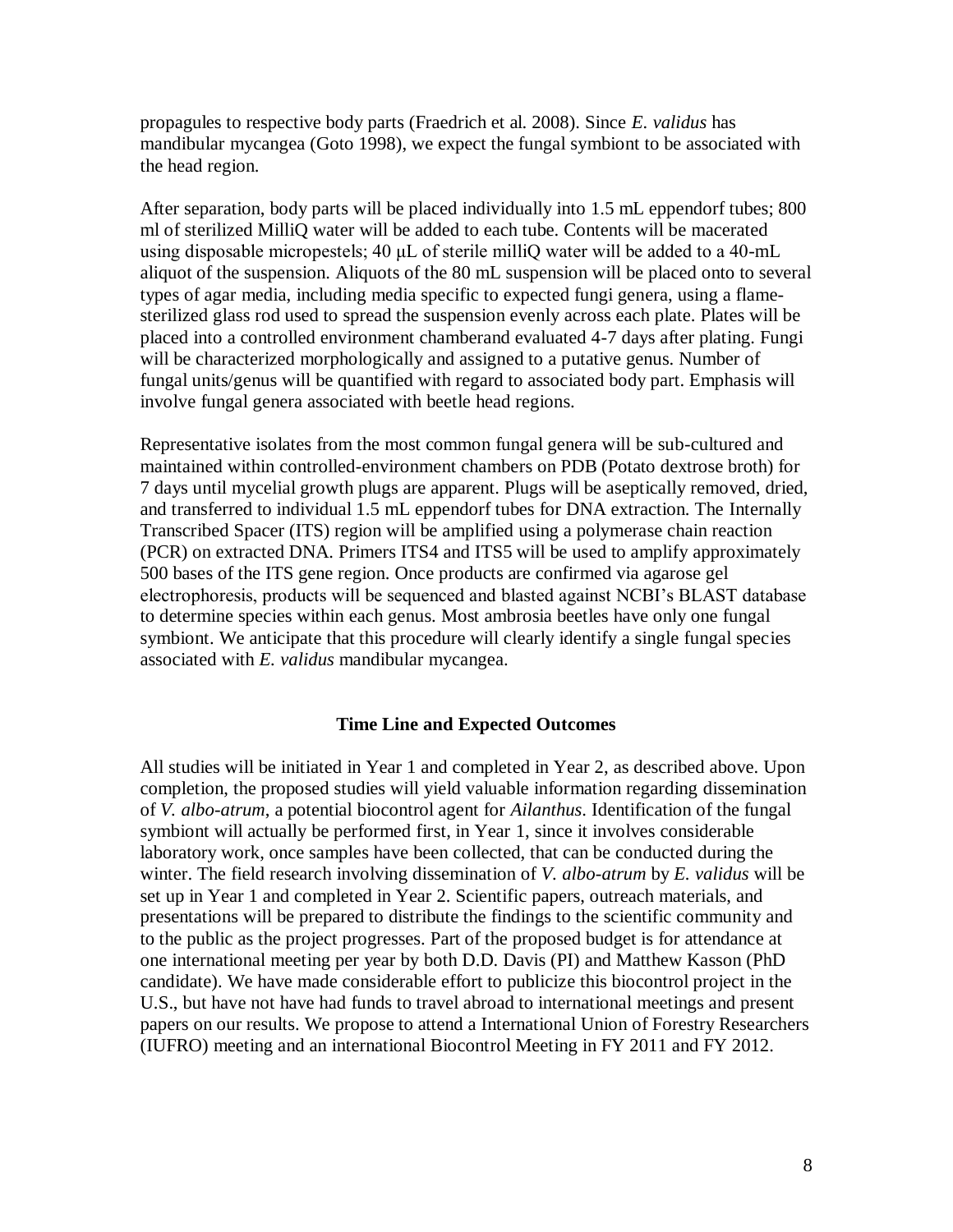### **Literature Cited**

- 1. Agrios, G.N. 2005. Introduction. Pages 26-27 in: Plant Pathology, 5th ed. Academic Press, San Diego, CA.
- 2. Derrick, E.K. and C.R. Darley 1994. Contact reaction to the tree-of-heaven. Contact Dermatitis 30:178-178.
- 3. Ding, J., Y. Wu, H. Zheng, W. Fu, R. Reardon, and M. Liu. 2006. Assessing potential biological control of the invasive plant, tree-of-heaven, *Ailanthus altissima*. Biocontrol Sci. Tech. 16: 547-566.
- 4. Dirr, M.A. 1998. *Ailanthus altissima***.** Pages 92-93 in: Manual of Woody Landscape Plants, 5th ed., Stipes Pub., Champaign, IL.
- 5. Farr, D.E., G.F. Bills, G.P. Chamuris, and A.Y. Rossman. 1989. Simaroubaceae: *Ailanthus*. Pages 522-523 in: Fungi on Plants and Plant Products in the United States, APS Press, St. Paul, MN.
- 6. Fraedrich S.W., T.C. Harrington, R.J. Rabaglia, M.D. Ulyshen, A.E. Mayfield, J.L. Hanula, J.M. Eickwort, and D.R. Miller. 2008. A fungal symbiont of the redbay ambrosia beetle causes a lethal wilt in redbay and other *Lauraceae* in the southeastern United States. Plant Dis. 92: 215-224.
- 7. Goto, H. 1998. A new type of mycangia found in the genus *Euwallacea* (Coleoptera, Scolytidae). [Page 340] *in*: Book of Abstracts 1, Proceedings of the 6th European Congress of Entomology, 23-29 August 1998, Ceske Budjovice, Czech Republic, 432 pp.
- 8. Heisey, R.M. 1996. Identification of an allelopathic compound from *Ailanthus altissima* (Simaroubaceae) and characterization of its herbicidal activity. Amer. J. Bot. 83:192-200.
- 9. Lin, L., G. Peiser, B. Ying, K. Mathias, F. Karasina, Z. Wang, J. Itatani, L. Green, and Y. Hwang. 1995. Identification of plant growth inhibitory principles in *Ailanthus altissima* and *Castela tortuosa*. J. Agri. Food Chem. 43:1708-1711.
- 10. Mergen, F. 1959. A toxic principle in the leaves of *Ailanthus*. Bot. Gaz. 121:32- 36.
- 11. Miller, J.H. 1990. *Ailanthus altissima*. Pages 461-465 in: Silvics of North America, R. M. Burns and B. H. Honkala, eds. Vol. 2: Hardwoods, USDA Agricultural Handbook #654, Washington, DC.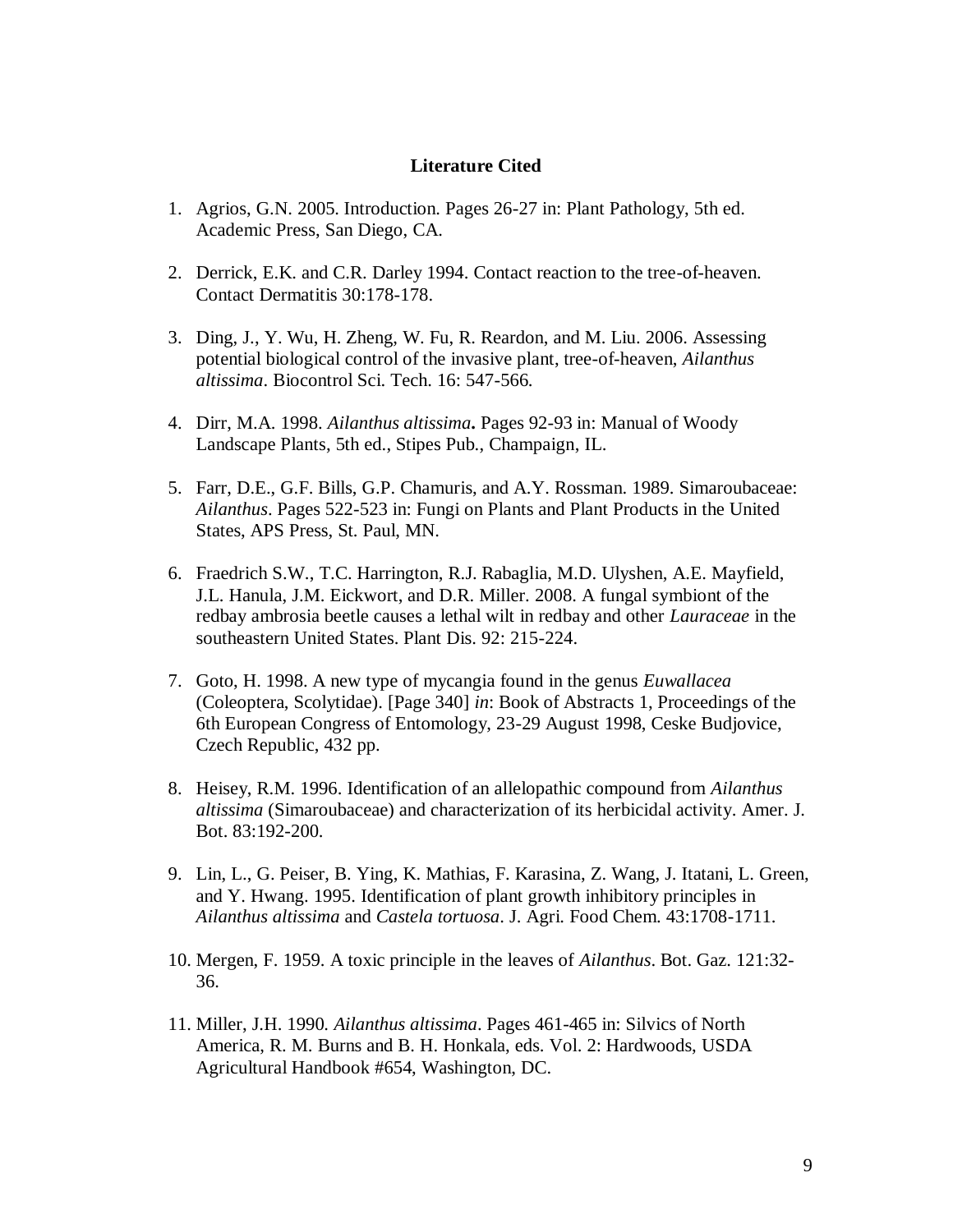- 12. Schall, M.J. and D.D. Davis. 2009a. *Ailanthus altissima* wilt and mortality: etiology. Plant Dis. 93:747-751.
- 13. Schall, M.J. and D.D. Davis. 2009b. *Verticillium* wilt of *Ailanthus altissima*: susceptibility of associated tree species. Plant Disease 93:1158-1162.
- 14. Sinclair, W.A. and H.H. Lyon. 2005. *Verticillium* Wilt. Pages 242-245 in: Diseases of Trees and Shrubs. 2<sup>nd</sup> ed. Cornell University Press, Ithaca, NY.
- 15. TeBeest, D.O., X. Yang, and C. Cisar. 1992. The status of biological control of weeds with plant pathogens. Annu. Rev. Phytopath. 30:637-657.
- 16. The Nature Conservancy (TNC). 1995. Element stewardship abstract for *Ailanthus altissima*. TNC, Arlington, VA.
- 17. Wyman, D. 1990. *Ailanthus altissima*. Pages 140-142 in: Trees for American Gardens, 3<sup>rd</sup> ed. Macmillan, NY.